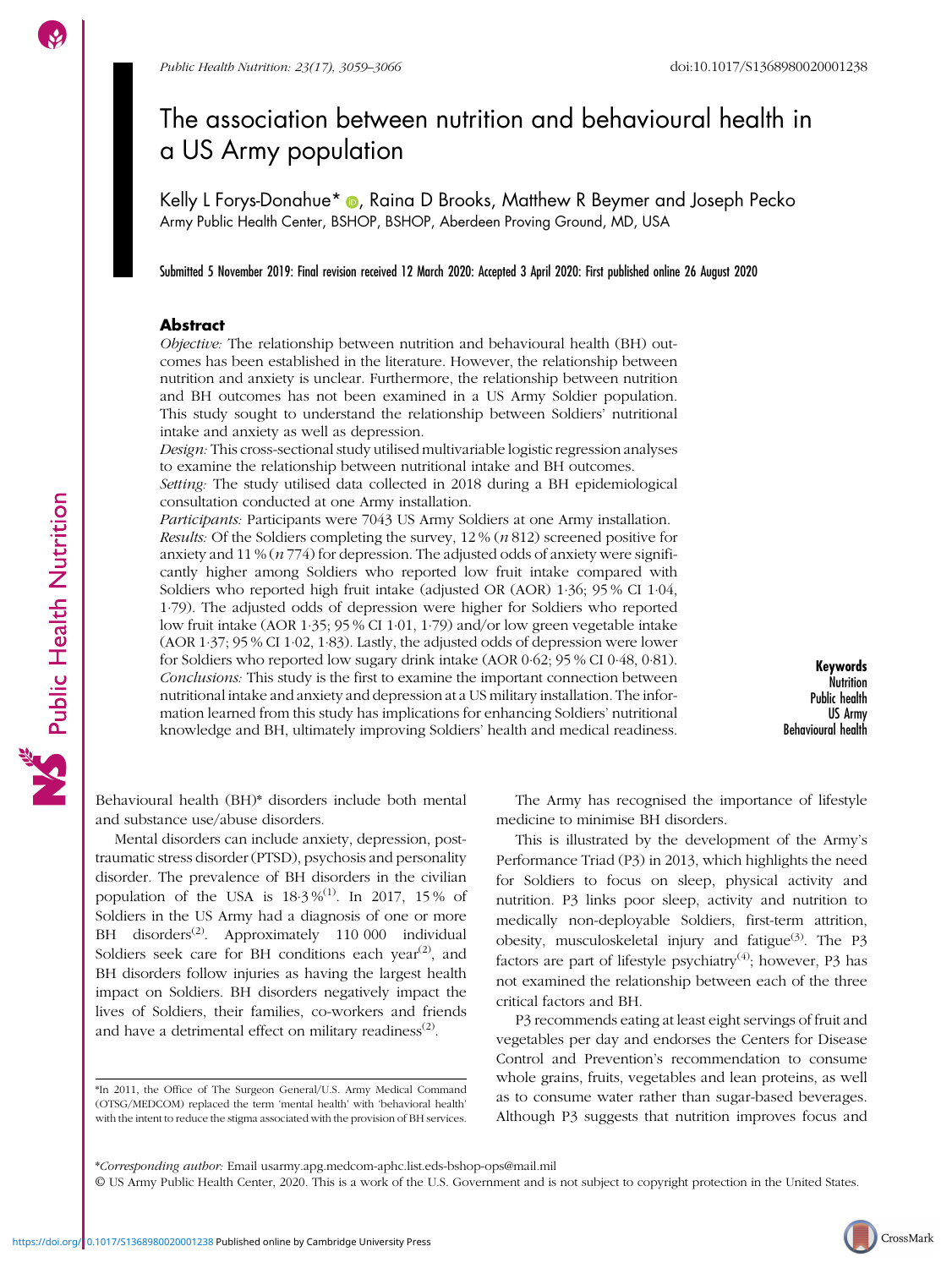concentration, neither P3 nor the military's BH prevention and intervention programs have made the important connection between Soldiers' nutrition and their BH and readiness. With BH issues as the second leading cause of medical non-readiness<sup> $(2)$ </sup>, identifying modifiable risk and protective factors for BH disorders is imperative. The Army has conducted studies examining factors related to Soldiers' BH<sup>([5,6\)](#page-6-0)</sup>; however, none has focused on the association of food and nutrition with a Soldier's BH status.

This study seeks to fill that gap by examining Soldiers' self-reported food consumption and BH symptoms and diagnoses. Studying Soldiers' food consumption and its potential correlations with BH problems could provide the groundwork for additional studies of larger scale to better understand how a Soldier's diet could be influencing his or her BH. Findings could enhance medical readiness, a crucial factor in maintaining a strong, lethal force. In addition, the findings could influence policy on the food served in Army dining facilities, other installation restaurants and from vending machines. The objective of our study is to determine if different dietary choices are associated with anxiety or depression among a sample of Soldiers in the US Army.

#### Methods

## Study population and design

This cross-sectional study utilised data collected during a BH epidemiological consultation conducted among US Army Soldiers at one active-duty installation during the summer of 2018 to evaluate social and BH factors that may contribute to preventable fatalities. The active-duty installation and the timing of this survey have been anonymised to protect confidentiality. Analyses included only those participants who were in the military at the time of the survey; were 17–65 years of age; reported sex, rank, average sleep hours of  $\leq 12$  h and provided responses to all nutrition questions. The survey was anonymous, participation was voluntary and no survey questions were mandatory. Prior to survey administration, informed consent was obtained for each participant. Since the survey was sent to all Soldiers at the active-duty installation, a power calculation was not done prior to the study.

# Data collection

An online survey created with the Verint® Systems Enterprise Edition survey software tool<sup>([6](#page-6-0))</sup> captured demographic, food intake, sleep, deployment, depression, anxiety, PTSD and hazardous/unhealthy drinking behaviour data from participants during the summer of 2018.

Demographic variables included sex (i.e. male and female), age (i.e. 17–24, 25–29, 30–34, 35–39 and 40–65 years), race (i.e. White, Black, Hispanic/Latino, Asian, Native Hawaiian/Pacific Islander and American Indian/Alaskan Native), education (i.e. high school/GED or less, some college/associate's degree, bachelor's degree, postbachelor's degree), marital status (i.e. single, married, domestic (e.g. domestic partnership), divorced/ separated/widowed), rank (i.e. E1–E4, E5–E9, O1–O3, O4–O9 and WO1–CW5), sleep (i.e. <8 h, 8–12 h) and ever deployed (i.e. yes/no).

Food intake information was obtained for the following food categories: fish, green vegetables, fresh fruit, lean meats (e.g. chicken, turkey), whole grains (e.g. oats, brown rice), dairy (e.g. yogurt, milk and cheese), processed food (e.g. chips, candy, cookies and crackers) and sugary drinks (e.g. soda, juice). Participants were asked to select their most accurate food consumption frequency for each category. These categories included never, four times per month, two to three times per week and daily. These categories were condensed to form the following three food consumption frequency categories: high frequency (i.e. daily), middle frequency (i.e. two to three times per week) and low frequency (i.e. never, four times per month).

The survey length was minimised for operational reasons. As a result, shorter versions of food intake, anxiety, depression, PTSD and Alcohol Use Disorders Identification Test scales were used. The Generalized Anxiety Disorder 2-item scale, a self-report measure of generalised anxiety disorder<sup> $(7)$  $(7)$ </sup>, was used to screen for anxiety among participants. Generalized Anxiety Disorder 2-item scores of three or more indicated a positive anxiety screening (i.e. yes), while scores of less than three indicated a negative anxiety screening (i.e. no). The Patient Health Questionnaire-2 scale, a self-report measure of depression $^{(8)}$  $^{(8)}$  $^{(8)}$ , was used to screen for depression among participants. Patient Health Questionnaire-2 scores of three or more indicated a positive depression screening (i.e. yes), while scores of less than three indicated a negative depression screening (i.e. no). The PTSD Checklist 2-item scale, a self-report measure of PTSD symptoms $(9)$  $(9)$ , was used to screen for PTSD among participants. PTSD Checklist 2-item scores of four or more indicated a positive PTSD screening (i.e. Yes), while scores of less than four indicated a negative PTSD screening (i.e. no). The Alcohol Use Disorders Identification  $Test^{(10)}$  $Test^{(10)}$  $Test^{(10)}$ , a three-question self-report screening tool, was used to identify heavy drinking and/or active alcohol abuse or dependence among Soldiers. Alcohol Use Disorders Identification Test scores greater than or equal to four (for women) and five (men) indicated positive hazardous/unhealthy drinking behaviour screening (i.e. yes), while scores of less than four (for women) and five (for men) indicated negative hazardous/unhealthy drinking behaviour screening (i.e. no). The study adhered to all standards of the Strengthening The Reporting of Observational Studies in Epidemiology checklist for cross-sectional studies.

## Data analysis

Of the 9022 Soldiers who took the survey,  $78\%$   $(n7043)$ were included in the analyses because they reported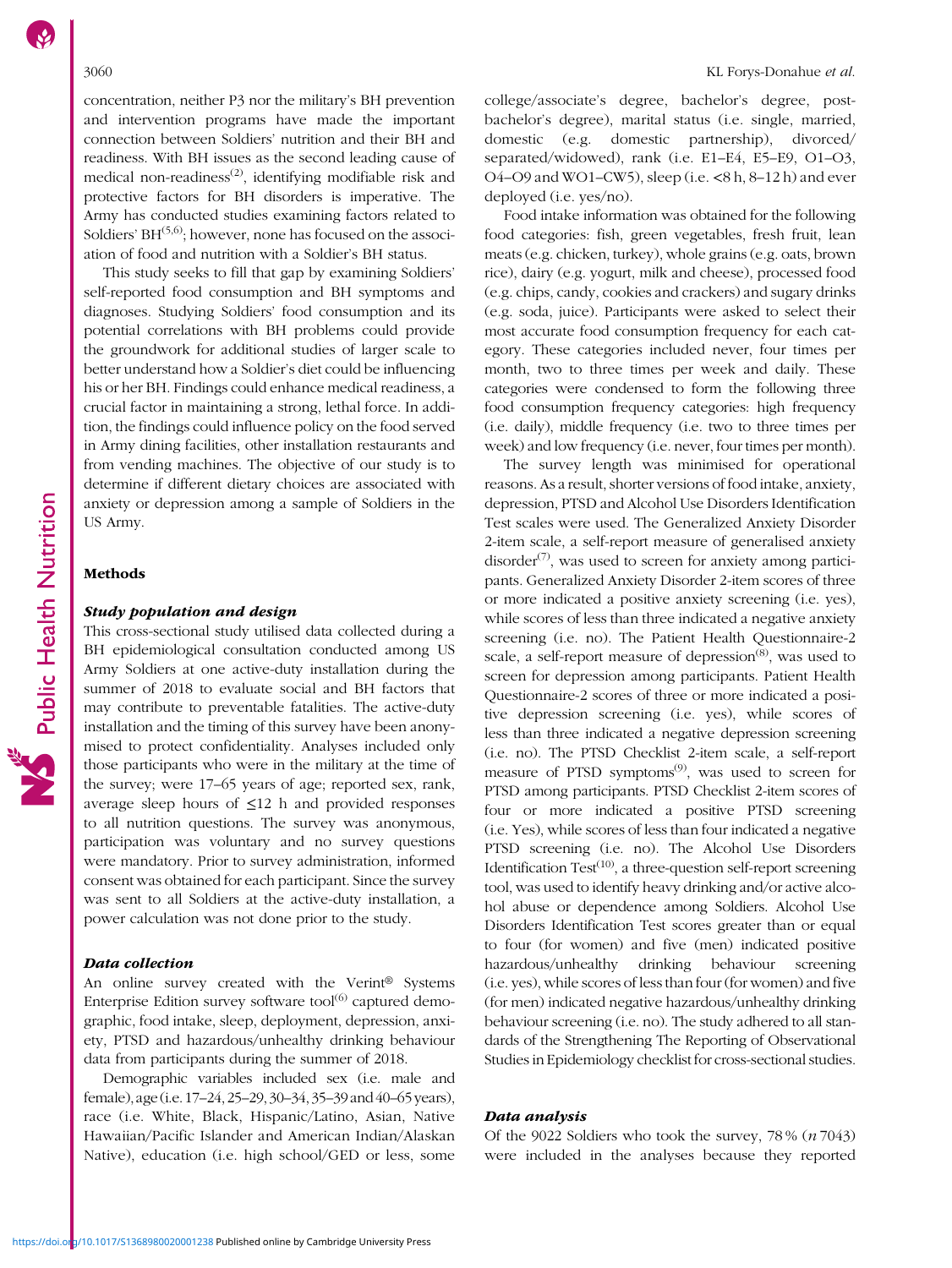# Association between nutrition and behavioural health 3061

complete data on all nutrition items, had an average sleep duration of 12 h or less and provided demographic information. Of those who were not included in this analysis, 17 % (n 1553) did not report complete data on all nutrition items, 17 % (n 1492) either did not report their average sleep hours  $(n 1228)$  or reported over 12 h of sleep  $(n 264)$ , 5 %  $(n 482)$  reported ages outside of 17–65 years, 5% (n 464) did not report their military rank and 3% (n 274) did not report their sex. Descriptive statistics (i.e. frequencies and percentages) were calculated for all variables including the outcomes of interest (depression and anxiety).  $\chi^2$  tests were used to identify differences in demographic and mental health characteristics between those with and without the two outcomes: (1) anxiety and (2) depression.

Multivariable logistic regression analyses were used to evaluate the relationship between each food consumption category and each outcome of interest, adjusting for potential confounders. The following covariates were included in the multivariable anxiety model: sex, age, race, marital status, rank, sleep, deployment, PTSD, depression and hazardous/unhealthy drinking behaviour. The following covariates were included in the multivariable depression model: sex, age, race, marital status, rank, sleep, deployment, PTSD, anxiety and hazardous/unhealthy drinking behaviour. These models were used to calculate adjusted odds ratios (AOR) and 95 % confidence intervals (CI). Population attributable risk percentages were calculated for anxiety and depression. Statistical Analysis System (SAS®), version 9.4, was used to conduct statistical analyses. All statistical tests were two-sided, and P-values of ≤0·05 were considered statistically significant.

# Results

Demographic and mental health characteristics of Soldiers are reported in Table [1.](#page-3-0) The majority of Soldiers were male, <25 years old, married, junior enlisted, White, had some college or less and had no history of deployment. For mental health conditions, 12 % (n 812) screened positive for anxiety and  $11\%$   $(n\ 774)$  screened positive for depression. Moreover, 16 % had a positive Alcohol Use Disorders Identification Test score, indicating hazardous/unhealthy drinking behaviour. At the bivariate level, statistically significant differences ( $P \le 0.05$ ) in green vegetable, fruit, lean meat, whole grain, dairy and sugary drink intake were observed between Soldiers with positive anxiety screening and negative anxiety screening (Table [2\)](#page-4-0). There were no statistically significant ( $P \le 0.05$ ) differences in fish or processed food intake between Soldiers with positive anxiety screening and negative anxiety screening. Furthermore, statistically significant differences ( $P \le 0.05$ ) in fish, green vegetable, fruit, lean meat, whole grain, dairy and sugary drink intake were observed between Soldiers with positive depression screening and negative depression screening (Table [2\)](#page-4-0). There were no statistically significant  $(P \le 0.05)$  differences in processed food intake between Soldiers with positive depression screening and negative depression screening.

OR were calculated to determine if there were any significant associations between anxiety (Table [3\)](#page-4-0) and depression (Table [4\)](#page-5-0) with food intake, controlling for confounders. The adjusted odds of anxiety among Soldiers with low fruit intake was 36 % greater than those with high fruit intake (AOR 1·36; 95 % CI 1·04, 1·79). The adjusted odds of depression among Soldiers with low and medium fruit intake were 35 % (AOR 1·35; 95 % CI 1·01, 1·79) and 28 % (AOR 1·28; 95 % CI 1·02, 1·62) greater, respectively, than those with high fruit intake. Results also showed that the adjusted odds of depression among Soldiers with low green vegetable intake were 37 % greater than those with high green vegetable intake (AOR 1·37; 95 % CI 1·02, 1·83). Sugary drink intake was also significantly associated with depression in the multivariable model. The adjusted odds of depression were 38 % lower among Soldiers with low intake of sugary drinks compared to those with high intake of sugary drinks (AOR 0·62; 95 % CI 0·48, 0·81). The population attributable risk proportion for anxiety and depression ranged from 2·6 % to 3·4 %, assuming everyone followed fruit and vegetable nutrition guidelines faithfully.

# Discussion

Our study found that the odds of anxiety were significantly higher among Soldiers who reported a low fruit intake compared with Soldiers who reported a high fruit intake. Furthermore, Soldiers who reported a low fruit intake, low green vegetable intake and/or a high sugary drink intake had a higher odds of depression.

Previous research has consistently documented the association between nutrition and depression $(11,12)$  $(11,12)$ , but few studies have examined the relationship between nutrition and anxiety. Both of the previous studies that examined this relationship found a relationship between fruit and vegetable intake and anxiety. However, both samples were among immigrant populations; therefore, there may have been confounding factors within immigrant samples that influenced either the predictor (e.g. cultural cuisine choices) or the outcome (e.g. anxiety about moving to a new country). To our knowledge, ours is the first study on the relationship between nutrition and anxiety in a primarily native population, and it has important implications for improving Soldiers' BH and nutrition prevention and intervention programs. This study is the first of its kind to explore those correlations in a US Army population and is valuable because improving Soldiers' BH improves readiness. Readiness of the Force to execute its mission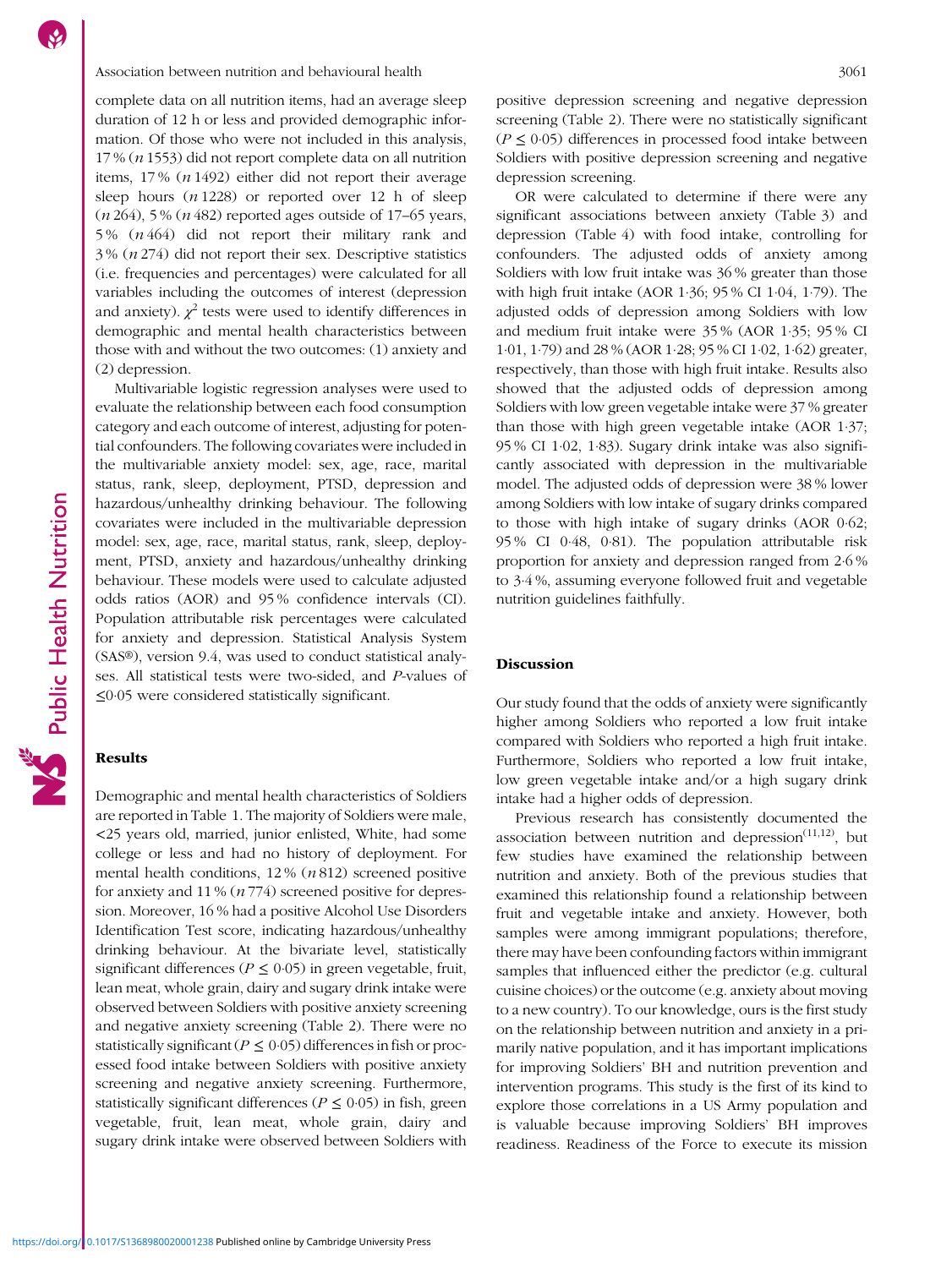Public Health Nutrition

<span id="page-3-0"></span>

| Table 1 $\chi^2$ differences in depression and anxiety by demographic and mental health characteristics among US |
|------------------------------------------------------------------------------------------------------------------|
| Army Soldiers (n7043)                                                                                            |

| Characteristic                     | n    | $\%$     | Anxiety<br>$(P$ -value)* | Depression<br>$(P$ -value)* |
|------------------------------------|------|----------|--------------------------|-----------------------------|
| Sex                                |      |          | $<$ 0 $\cdot$ 0001       | 0.0001                      |
| Male                               | 6330 | 89.9     |                          |                             |
| Female                             | 713  | $10-1$   |                          |                             |
| Age                                |      |          | 0.01                     | < 0.0001                    |
| $17 - 24$                          | 3682 | 52.3     |                          |                             |
| $25 - 29$                          | 1820 | $25-8$   |                          |                             |
| $30 - 34$                          | 831  | 11.8     |                          |                             |
| $35 - 39$                          | 416  | 5.9      |                          |                             |
| 40-65                              | 294  | 4.2      |                          |                             |
| Marital status                     |      |          | $<$ 0.0001               | < 0.0001                    |
| Single                             | 2712 | 38.9     |                          |                             |
| Married                            | 3615 | 51.9     |                          |                             |
| Domestic                           | 297  | 4.3      |                          |                             |
| Divorced/separated/widowed         | 344  | 4.9      |                          |                             |
| Not specified                      | 75   |          |                          |                             |
| Rank                               |      |          | $<$ 0.0001               | $<$ 0 $\cdot$ 0001          |
| $E1-E4$                            | 4194 | 59.5     |                          |                             |
| $E5 - E9$                          | 1918 | 27.2     |                          |                             |
| $O1 - O3$                          | 746  | $10-6$   |                          |                             |
| O4-O9                              | 113  | 1·6      |                          |                             |
| WO1-CW5                            | 72   | $1-0$    |                          |                             |
| Race                               |      |          | 0.38                     | 0.0009                      |
| White                              | 4185 | $61-6$   |                          |                             |
| Black                              | 940  | $13-8$   |                          |                             |
| Hispanic/Latino                    | 1039 | $15-3$   |                          |                             |
| Asian                              | 263  | 3.9      |                          |                             |
| Native Hawaiian/Pacific Islander   | 126  | 1.9      |                          |                             |
| American Indian/Alaskan Native     | 246  | $3-6$    |                          |                             |
| Not specified                      | 244  | —        |                          |                             |
| Education                          |      |          | $<$ 0.0001               | $<$ 0 $\cdot$ 0001          |
| High school/GED or less            | 3187 | 45.6     |                          |                             |
| Some college/Associate's<br>degree | 2519 | $36 - 0$ |                          |                             |
| Bachelor's degree                  | 1021 | 14.6     |                          |                             |
| Post-bachelor's degree             | 261  | $3-7$    |                          |                             |
| Not specified                      | 55   | -        |                          |                             |
| Ever deployed                      |      |          | 0.32                     | 0.04                        |
| No                                 | 4473 | 64.0     |                          |                             |
| Yes                                | 2516 | $36 - 0$ |                          |                             |
| Not specified                      | 54   | -        |                          |                             |
| Sleep                              |      |          | < 0.0001                 | $<$ 0 $\cdot$ 0001          |
| <8 h                               | 5993 | $85-1$   |                          |                             |
| 8–12 h                             | 1050 | 14.9     |                          |                             |
| PCL-2 (PTSD)                       |      |          | $<$ 0 $\cdot$ 0001       | $<$ 0 $\cdot$ 0001          |
| Yes (positive)                     | 637  | 9.0      |                          |                             |
| No (negative)                      | 6406 | 91.0     |                          |                             |
| GAD-2 (anxiety)<br>Yes (positive)  | 812  | 11.5     |                          | < 0.0001                    |
| No (negative)                      | 6231 | 88.5     |                          |                             |
| PHQ-2 (depression)                 |      |          |                          |                             |
| Yes (positive)                     | 774  | 11.0     | < 0.0001                 |                             |
| No (negative)                      | 6269 | 89.0     |                          |                             |
| AUDIT-C (hazardous drinking)       |      |          | $<$ 0.0001               | $<$ 0 $\cdot$ 0001          |
| Yes (positive)                     | 1122 | 15.9     |                          |                             |
| No (negative)                      | 5921 | 84.1     |                          |                             |
|                                    |      |          |                          |                             |

AUDIT-C – Alcohol Use Disorders Identification Test, GAD-2 – Generalized Anxiety Disorder 2-item Scale, PHQ-2 – Patient Health Questionnaire-2 Scale, PCL-2 – PTSD (posttraumatic stress disorder) checklist 2-item.

The Generalized Anxiety Disorder 2-item (GAD-2) scale was used to measure anxiety. Scores ≥ 3 resulted in a positive anxiety screening.<br>The Patient Health Questionnaire-2 (PHQ-2) scale was used to measure depression. Scor screening. PTSD checklist 2-item (PCL-2) was used to measure PTSD. Scores ≥ 4 resulted in a positive PTSD screening. The Alcohol Use Disorders Identification Test (AUDIT-C) scale was used to measure hazardous/unhealthy drinking behaviour. Scores  $\geq 4$ for women and ≥5 for men resulted in a positive hazardous/unhealthy drinking behaviour screening. \*Statistically significant P-values (≤0·05) are italicised.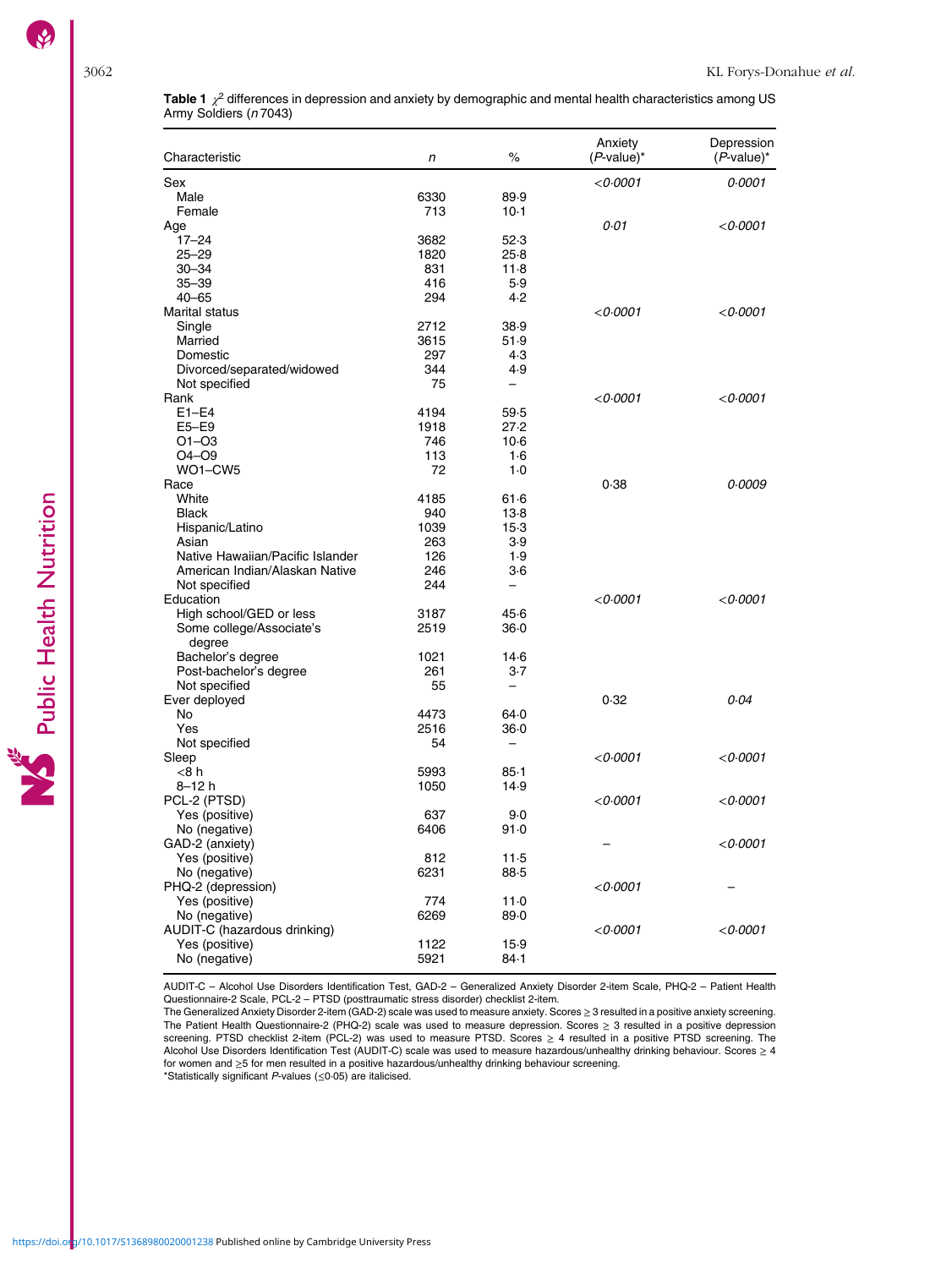<span id="page-4-0"></span>Table 2  $\chi^2$  differences in depression and anxiety by food intake (n 7043)

| Food category | n    | $\%$   | Anxiety<br>$(P$ -value)* | Depression<br>$(P$ -value)* |
|---------------|------|--------|--------------------------|-----------------------------|
| Fish          |      |        | 0.0536                   | 0.0095                      |
| Low           | 4906 | 69.7   |                          |                             |
| Medium        | 1839 | $26-1$ |                          |                             |
| High          | 298  | 4.2    |                          |                             |
| Vegetable     |      |        | < 0.0001                 | < 0.0001                    |
| Low           | 1020 | 14.5   |                          |                             |
| Medium        | 2843 | 40.4   |                          |                             |
| High          | 3180 | 45.2   |                          |                             |
| Fruit         |      |        | < 0.0001                 | < 0.0001                    |
| Low           | 1143 | $16-2$ |                          |                             |
| Medium        | 2987 | 42.4   |                          |                             |
| High          | 2913 | 41.4   |                          |                             |
| Lean meat     |      |        | 0.0086                   | 0.0154                      |
| Low           | 651  | 9.2    |                          |                             |
| Medium        | 2922 | 41.5   |                          |                             |
| High          | 3470 | 49.3   |                          |                             |
| Whole grain   |      |        | < 0.0001                 | < 0.0001                    |
| l ow          | 1008 | 14.3   |                          |                             |
| Medium        | 2797 | 39.7   |                          |                             |
| High          | 3238 | 46.0   |                          |                             |
| Dairv         |      |        | 0.0074                   | 0.0028                      |
| Low           | 924  | 13.1   |                          |                             |
| Medium        | 2508 | 35.6   |                          |                             |
| High          | 3611 | 51.3   |                          |                             |
| Processed     |      |        | 0.21                     | 0.0512                      |
| food          |      |        |                          |                             |
| Low           | 2231 | 31.7   |                          |                             |
| Medium        | 3244 | 46.1   |                          |                             |
| High          | 1568 | 22.3   |                          |                             |
| Sugary drink  |      |        | 0.0111                   | < 0.0001                    |
| Low           | 2723 | 38.7   |                          |                             |
| Medium        | 2564 | 36.4   |                          |                             |
| High          | 1755 | 24.9   |                          |                             |

The Generalized Anxiety Disorder 2-item (GAD-2) scale was used to measure anxiety. Scores ≥3 resulted in a positive anxiety screening. The Patient Health Questionnaire-2 (PHQ-2) scale was used to measure depression. Scores ≥3 resulted in a positive depression screening.

\*Statistically significant P-values (≤0·05) are italicised.

is of vital importance to the military. Given that BH issues are the second leading cause of medical non-readiness<sup> $(2)$  $(2)$  $(2)$ </sup>, finding new ways to prevent and treat BH problems is imperative for a healthy, ready Force.

The rationale for these findings is sound given recent developments in the field of nutritional psychiatry. Nutritional psychiatry utilises food and targeted supplements as part of an integrated treatment approach to prevent and treat BH disorders<sup> $(13,14)$  $(13,14)$  $(13,14)$  $(13,14)$ </sup>. Countless research studies have shown that adequate nutrition is essential for proper brain functioning and  $BH<sup>(4,12,15,16)</sup>$  $BH<sup>(4,12,15,16)</sup>$  $BH<sup>(4,12,15,16)</sup>$  $BH<sup>(4,12,15,16)</sup>$  $BH<sup>(4,12,15,16)</sup>$ . Poor nutrition has specifically been tied to psychotic symptoms, social withdrawal, mania, anxiety, dementia, memory impairment, lack of motivation, poor energy, depression and isolation $(17)$  $(17)$  $(17)$ .

The connection between nutrition and BH is multifaceted and includes chronic inflammation, dysregulated blood sugar, oxidative stress, gut microbiome dysregulation and mitochondrial dysfunction among others $(13)$  $(13)$ . Depression is related to inflammation, and blood sugar dysregulation increases levels of inflammation in the body[\(18](#page-6-0),[19](#page-6-0)). Systemic inflammation related to stress, poor sleep, smoking and diet is related to mental health conditions such as depression, bipolar disorder and schizophrenia([17](#page-6-0)). Diets containing processed food (i.e. processed foods containing  $n-6$  fatty acids that cause inflammation) may be a risk factor for depression<sup>([20](#page-7-0)–[22](#page-7-0))</sup>.

A diet rich in fruits, vegetables and fish reduces inflammation and regulates blood sugar. This type of diet has been associated with a lower risk of developing depression<sup>([21](#page-7-0),[23](#page-7-0)–[27\)](#page-7-0)</sup>. Healthy fats have been shown to reduce inflammation. n-3 fatty acids, EPA and DHA found in fish and commercial fish oils have antidepressant $(15,16,22)$  $(15,16,22)$  $(15,16,22)$  $(15,16,22)$ 

Table 3 OR from simple and multivariable logistic regression models for anxiety by food intake (n7043)

| Food category  | Consumption frequency | Total (n 7043) | Positive anxiety | $\%$   | Crude OR | 95 % CI    | Adjusted OR | 95 % CI    |
|----------------|-----------------------|----------------|------------------|--------|----------|------------|-------------|------------|
| Fish           | Low                   | 4906           | 591              | 12.0   | 0.97     | 0.68, 1.38 | 0.83        | 0.50, 1.38 |
|                | Medium                | 1839           | 184              | $10-0$ | 0.78     | 0.54, 1.14 | 0.76        | 0.44, 1.29 |
|                | High                  | 298            | 37               | 12.4   | Ref      | Ref        | Ref         | Ref        |
| Vegetable      | Low                   | 1020           | 163              | $16-0$ | 1.60     | 1.31, 1.96 | 1.08        | 0.82, 1.44 |
|                | Medium                | 2843           | 311              | 10.9   | 1.03     | 0.88, 1.22 | 0.86        | 0.69, 1.07 |
|                | High                  | 3180           | 338              | $10-6$ | Ref      | Ref        | Ref         | Ref        |
| Fruit          | Low                   | 1143           | 188              | $16-4$ | 1.92     | 1.57, 2.35 | 1.36        | 1.04, 1.79 |
|                | Medium                | 2987           | 353              | 11.8   | 1.31     | 1.11, 1.54 | 1.05        | 0.84, 1.31 |
|                | High                  | 2913           | 271              | 9.3    | Ref      | Ref        | Ref         | Ref        |
| Lean meat      | Low                   | 651            | 96               | 14.7   | 1.46     | 1.15, 1.86 | 1.23        | 0.88, 1.72 |
|                | Medium                | 2922           | 348              | 11.9   | 1.14     | 0.98, 1.33 | 0.88        | 0.71, 1.09 |
|                | High                  | 3470           | 368              | $10-6$ | Ref      | Ref        | Ref         | Ref        |
| Whole grain    | Low                   | 1008           | 165              | $16-4$ | 1.79     | 1.46, 2.19 | 1.25        | 0.95, 1.66 |
|                | Medium                | 2797           | 328              | $11-7$ | 1.22     | 1.03, 1.43 | 0.94        | 0.76, 1.17 |
|                | High                  | 3238           | 319              | 9.9    | Ref      | Ref        | Ref         | Ref        |
| Dairy          | Low                   | 924            | 130              | 14.1   | 1.39     | 1.12, 1.72 | 1.02        | 0.76, 1.38 |
|                | Medium                | 2508           | 302              | 12.0   | 1.16     | 0.99, 1.37 | 0.96        | 0.78, 1.20 |
|                | High                  | 3611           | 380              | $10-5$ | Ref      | Ref        | Ref         | Ref        |
| Processed food | Low                   | 2231           | 258              | 11.6   | 0.90     | 0.74, 1.10 | 1.00        | 0.77, 1.31 |
|                | Medium                | 3244           | 355              | 10.9   | 0.85     | 0.70, 1.02 | 0.88        | 0.69, 1.13 |
|                | High                  | 1568           | 199              | 12.7   | Ref      | Ref        | Ref         | Ref        |
| Sugary drink   | Low                   | 2723           | 310              | $11-4$ | 0.83     | 0.69, 1.00 | 1.21        | 0.94, 1.55 |
|                | Medium                | 2564           | 267              | $10-4$ | 0.75     | 0.62, 0.91 | 0.89        | 0.69, 1.15 |
|                | High                  | 1755           | 235              | $13-4$ | Ref      | Ref        | Ref         | Ref        |

Statistically significant odds ratios (≤0·05) are italicised.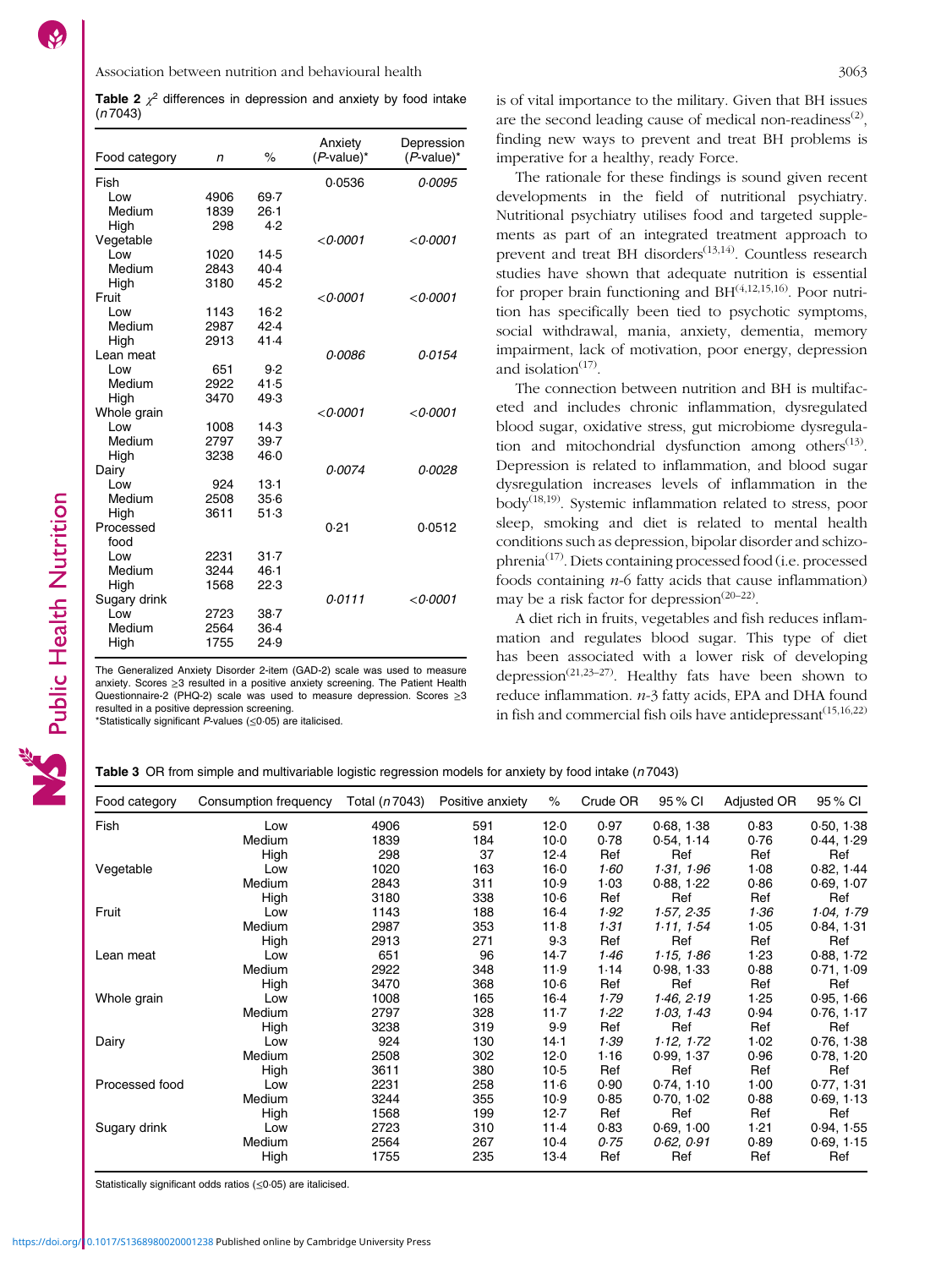Public Health Nutrition

<span id="page-5-0"></span>Table 4 OR from simple and multivariable logistic regression models for depression by food intake

| Food category     | Consumption<br>frequency | Total<br>(n7043) | Positive<br>depression | %      | Crude OR | 95 % CI    | Adjusted OR | 95 % CI    |
|-------------------|--------------------------|------------------|------------------------|--------|----------|------------|-------------|------------|
| Fish              | Low                      | 4906             | 574                    | $11-7$ | 1.10     | 0.76, 1.61 | 1.58        | 0.91, 2.75 |
|                   | Medium                   | 1839             | 168                    | 9.1    | 0.84     | 0.56, 1.25 | 1.19        | 0.67, 2.12 |
|                   | High                     | 298              | 32                     | $10-7$ | Ref      | Ref        | Ref         | Ref        |
| Vegetable         | Low                      | 1020             | 161                    | $15-8$ | 1.80     | 1.46, 2.21 | 1.37        | 1.02, 1.83 |
|                   | Medium                   | 2843             | 313                    | 11.0   | 1.19     | 1.01, 1.40 | 1.19        | 0.95, 1.49 |
|                   | High                     | 3180             | 300                    | 9.4    | Ref      | Ref        | Ref         | Ref        |
| Fruit             | Low                      | 1143             | 175                    | $15-3$ | 1.91     | 1.55, 2.35 | 1.35        | 1.01, 1.79 |
|                   | Medium                   | 2987             | 347                    | 11.6   | 1.39     | 1.17, 1.65 | 1.28        | 1.02, 1.62 |
|                   | High                     | 2913             | 252                    | 8.7    | Ref      | Ref        | Ref         | Ref        |
| Lean meat         | Low                      | 651              | 88                     | $13-5$ | 1.39     | 1.09, 1.80 | 0.99        | 0.70, 1.41 |
|                   | Medium                   | 2922             | 338                    | 11.6   | 1.17     | 1.00, 1.38 | 1.09        | 0.88, 1.36 |
|                   | High                     | 3470             | 348                    | $10-0$ | Ref      | Ref        | Ref         | Ref        |
| Whole grain       | Low                      | 1008             | 156                    | $15-5$ | 1.77     | 1.44, 2.18 | 1.25        | 0.93, 1.67 |
|                   | Medium                   | 2797             | 315                    | 11.3   | 1.23     | 1.04, 1.45 | 1.15        | 0.92, 1.44 |
|                   | High                     | 3238             | 303                    | 9.4    | Ref      | Ref        | Ref         | Ref        |
| Dairy             | Low                      | 924              | 126                    | $13-6$ | 1.44     | 1.16, 1.79 | 1.16        | 0.86, 1.57 |
|                   | Medium                   | 2508             | 291                    | 11.6   | 1.20     | 1.02, 1.41 | 1.13        | 0.90, 1.41 |
|                   | High                     | 3611             | 357                    | 9.9    | Ref      | Ref        | Ref         | Ref        |
| Processed<br>food | Low                      | 2231             | 230                    | 10.3   | 0.79     | 0.65, 0.97 | 0.83        | 0.63, 1.10 |
|                   | Medium                   | 3244             | 345                    | $10-6$ | 0.82     | 0.68, 0.99 | 0.91        | 0.71, 1.17 |
|                   | High                     | 1568             | 199                    | 12.7   | Ref      | Ref        | Ref         | Ref        |
| Sugary drink      | Low                      | 2723             | 248                    | 9.1    | 0.61     | 0.51, 0.73 | 0.62        | 0.48, 0.81 |
|                   | Medium                   | 2564             | 278                    | $10-8$ | 0.74     | 0.62, 0.89 | 0.84        | 0.65, 1.08 |
|                   | High                     | 1755             | 248                    | 14.1   | Ref      | Ref        | Ref         | Ref        |

Statistically significant odds ratios (≤0·05) are italicised.

and anti-anxiety effects<sup> $(28)$ </sup>. Blood sugar regulation is vital to most systems in the body. Excess dietary sugar leads to blood sugar dysregulation and is associated with inflammation[\(29,30](#page-7-0)). Anxiety, phobias, nervousness, irritability, depression, violent outbursts, obsessive compulsive behaviour, forgetfulness and anti-social behaviours have all been associated with hypoglycaemia (low blood  $sugar)$ <sup>([19](#page-6-0))</sup>.

The nutritional psychiatry research literature provides clear findings from a systematic review for identifying which foods optimise BH. LaChance and Ramsey<sup>([31](#page-7-0))</sup> have shown that a key set of nutrients is critical to brain health and function, which influence BH. The top nutrients for influencing BH include long-chain  $n-3$  fatty acids, vitamin  $B_{12}$  and Mg. Foods with the highest amounts of these important nutrients have been compiled into the brain food scale. The foods ranked highest on the brain food scale include leafy greens (e.g. spinach, kale and collard greens), seafood (e.g. salmon and oysters), bell peppers, cruciferous vegetables (e.g. broccoli and cauliflower), berries (e.g. blueberries and strawberries), nuts (e.g. walnuts and almonds) and meat (e.g. wild game and grass-fed beef). This information could be used to influence the choice of food served in Army dining facilities, food stocked at the commissary, restaurants allowed on military installations and food available in vending machines. In addition, policies could be created to require that Soldiers be taught about these foods in basic training and as part of their ongoing Personal Readiness Training.

As the first of its kind to examine nutrition and BH in an Army population, this study has areas for improvement. The first limitation was that there were a small number of questions pertaining to nutrition. The nutrition questions on the survey were adapted from the International Food Information Council Foundation's 2018 Food and Health Survey<sup>([32](#page-7-0))</sup>; however, because the nutrition questions were part of a much larger survey, their number was limited. Second, our survey asked for retrospective recall of food intake. Although retrospective recall in food intake studies has been shown to have inaccuracies, it is used to increase understanding of a new area of study and is a common component of nutrition research $(33)$ . Third, there was a lack of assessment of food sensitivities. Consumption of food to which an individual might have a sensitivity can cause 'leaky gut' and inflammation in the body. Water and caffeine consumption was also not assessed. This is a potential limitation because dehydration from lack of water and/or overconsumption of caffeine affects serotonin, tryptophan and essential amino acids in the body and brain. Mild dehy-dration can cause feelings of anxiety and irritability<sup>[\(34\)](#page-7-0)</sup>. Fourth, shorter versions of BH (i.e. anxiety, depression) scales were used due to the command's desire for a shorter yet comprehensive survey, but these shorter scales have demonstrated a high reliability in numerous populations. Fifth, demographic differences between Soldiers who were and were not included in the study were not obtained and thus generalisability cannot be assessed. Sixth, this survey did not ask about participants' Service component (Regular Army or Reserve). Likely differences in the built environment for these components could affect Soldiers' nutritional choices. Stressors are also likely to differ, which may affect anxiety and/or depression. Given this potential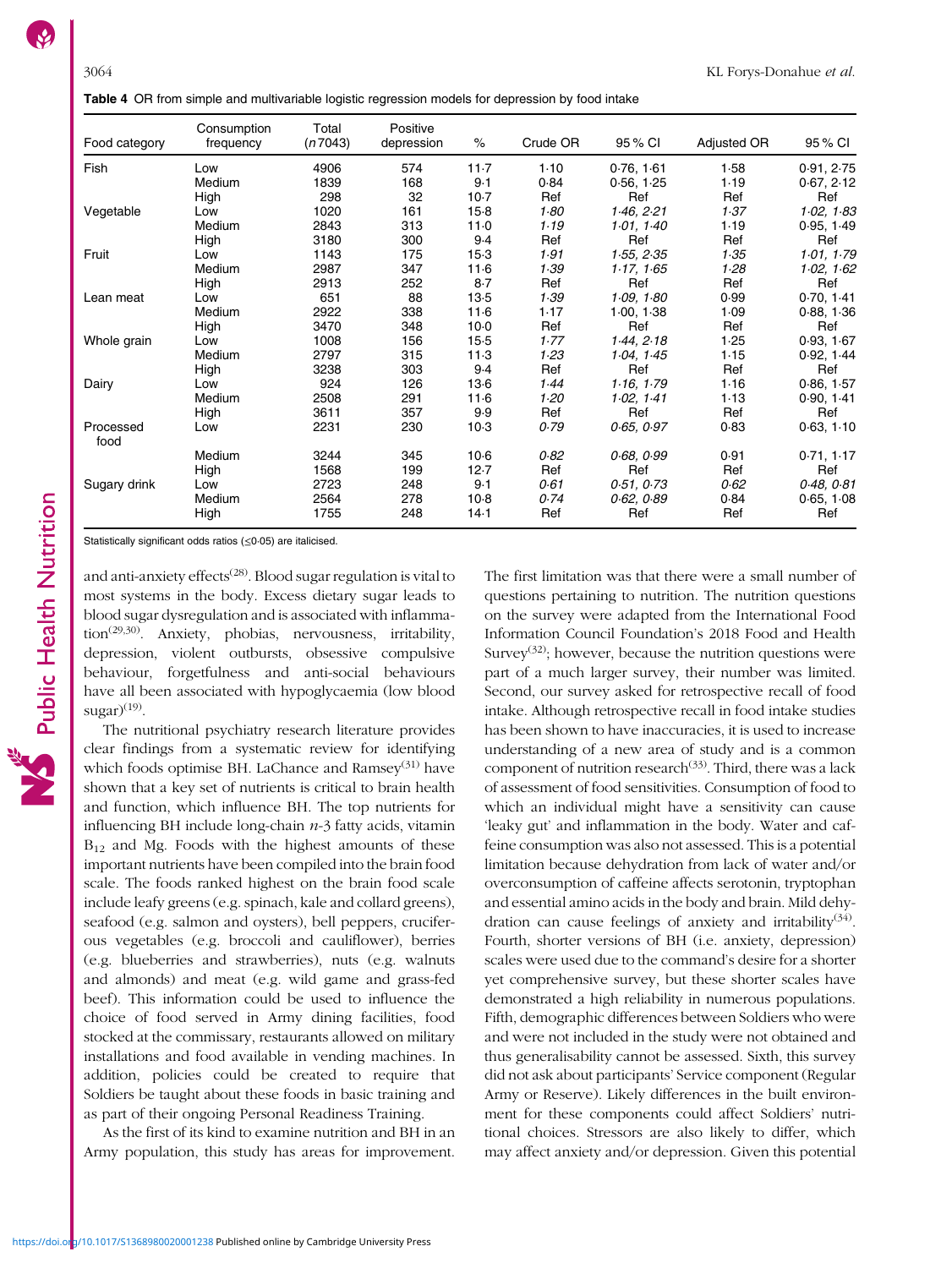#### <span id="page-6-0"></span>Association between nutrition and behavioural health 3065

for confounding, future analyses of nutrition in the military should determine if findings differ by component. Seventh, there were covariates that were not measured which could have been related to the predictor and/or outcome of interest (e.g. obesity). Lastly, since the study design was cross-sectional, temporality could not be assessed, and it is possible that the BH conditions preceded the current diet.

The Army does not currently monitor the nutritional status of Soldiers beyond meeting weight classifications for physical fitness tests. Monitoring the foods and nutrients that Soldiers regularly consume could provide a baseline understanding of their nutritional status. The Army does monitor the BH status of Soldiers by means of yearly health assessments to identify the prevalence of BH issues and substance use problems. Once an understanding of baseline nutritional status is developed, future studies could systematically examine relationships between nutritional status and BH. This study establishes a first step in demonstrating the need for a more global assessment of Soldiers' nutrition as related to BH and medical readiness. Interventions that include the nutritional research presented here can be implemented, and subsequent monitoring of nutritional status and BH could offer useful insight into the impact of nutritional improvements on BH and readiness.

# Acknowledgements

Public Health Nutrition

Acknowledgements: Analytic support was provided by the Behavioral and Social Health Outcome Practices (BSHOP) Division of the US Army Public Health Center. Financial support: Not applicable. Conflict of interest: Not applicable. Authorship: K.F.-D.: conceptualisation, literature review, and primary writing. R.B.: epidemiology/analytics, writing of methods, and results. M.B.: epidemiology/analytics, writing of methods, results, and discussion. J.P.: review and editing, oversaw the process. Ethics of human subject participation: This study was conducted according to the guidelines laid down in the Declaration of Helsinki, and all procedures involving research study participants were approved by the Public Health Review Board of the US Army Public Health Center. Written informed consent was obtained from all subjects/patients. Human participant protection: The Public Health Review Board of the US Army Public Health Center approved this study as Public Health Practice under number 18-663. Disclaimers: The views expressed in this publication are those of the authors and do not necessarily reflect the official policy or position of the US Department of the Army, the US Department of Defense or the US Government.

# References

- 1. Substance Abuse and Mental Health Services Administration (2016) National Survey on Drug Use and Health (NSDUH). [https://www.samhsa.gov/data/report/results-2016-national](https://www.samhsa.gov/data/report/results-2016-national-survey-drug-use-and-health-detailed-tables)[survey-drug-use-and-health-detailed-tables](https://www.samhsa.gov/data/report/results-2016-national-survey-drug-use-and-health-detailed-tables) (accessed May 2019).
- 2. United States Army Public Health Center (2018) Health of the Force. [https://phc.amedd.army.mil/topics/campaigns/hof/](https://phc.amedd.army.mil/topics/campaigns/hof/Pages/default.aspx) [Pages/default.aspx](https://phc.amedd.army.mil/topics/campaigns/hof/Pages/default.aspx) (accessed May 2019).
- 3. United States Army (2019) Performance Triad (P3). [https://](https://p3.amedd.army.mil/) [p3.amedd.army.mil/](https://p3.amedd.army.mil/) (accessed May 2019).
- 4. Firth J, Ward PB & Stubbs B (2019) Editorial: lifestyle psychiatry. Front Psychiatry 10, 597.
- 5. Kessler RC, Heeringa SG, Stein MB et al. (2014) Thirty-day prevalence of DSM-IV mental disorders among nondeployed soldiers in the US Army: results from the Army Study to Assess Risk and Resilience in Servicemembers (Army STARRS). JAMA Psychiat **71**(5), 504-513.
- 6. Ursano RJ, Colpe LJ, Heeringa SG et al. (2014) The Army study to assess risk and resilience in servicemembers (Army STARRS). Psychiatry 77(2), 107–119.
- 7. Kroenke K, Spitzer RL, Williams JB et al. (2007) Anxiety disorders in primary care: prevalence, impairment, comorbidity, and detection. Ann Intern Med 146(5), 317–325.
- 8. Kroenke K, Spitzer RL & Williams JBW (2003) The patient health questionnaire-2 – validity of a two-item depression screener. Medical Care 41(11), 1284–1292.
- 9. Lang AJ & Stein MB (2005) An abbreviated PTSD checklist for use as a screening instrument in primary care. Behav Res Ther 43(5), 585–594.
- 10. Bush K, Kivlahan DR, McDonell MB et al. (1998) The AUDIT alcohol consumption questions (AUDIT-C) – an effective brief screening test for problem drinking. Arch Intern Med 158(16), 1789–1795.
- 11. Saghafian F, Malmir H, Saneei P et al. (2018) Fruit and vegetable consumption and risk of depression: accumulative evidence from an updated systematic review and metaanalysis of epidemiological studies. Br  $J$  Nutr  $119(10)$ , 1087–1101.
- 12. Lassale C, Batty GD, Baghdadli A et al. (2019) Healthy dietary indices and risk of depressive outcomes: a systematic review and meta-analysis of observational studies. Mol Psychiatry 24(7), 965–986.
- 13. Marx W, Moseley G, Berk M et al. (2017) Nutritional psychiatry: the present state of the evidence. *Proc Nutr Soc*  $76(4)$ , 427–436.
- 14. Adan RAH, van der Beek EM, Buitelaar JK et al. (2019) Nutritional psychiatry: towards improving mental health by what you eat. Eur Neuropsychopharmacol 29(12), 1321–1332.
- 15. Firth J, Teasdale SB, Allott K et al. (2019) The efficacy and safety of nutrient supplements in the treatment of mental disorders: a meta-review of meta-analyses of randomized controlled trials. World Psychiat 18(3), 308–324.
- 16. Firth J, Marx W, Dash S et al. (2019) The effects of dietary improvement on symptoms of depression and anxiety: a meta-analysis of randomized controlled trials. Psychosom Med 81(3), 265-280.
- 17. Bottomley A & McKeown J (2008) Promoting nutrition for people with mental health problems. Nurs Stand 22(49), 48–55; quiz 6.
- 18. Berk M, Williams LJ, Jacka FN et al. (2013) So depression is an inflammatory disease, but where does the inflammation come from? BMC Med 11, 200.
- 19. Brogan K (2016) A Mind of Your Own: The Truth about Depression and How Women Can Health Their Bodies to Reclaim Their Lives. New York: Harper Wave.